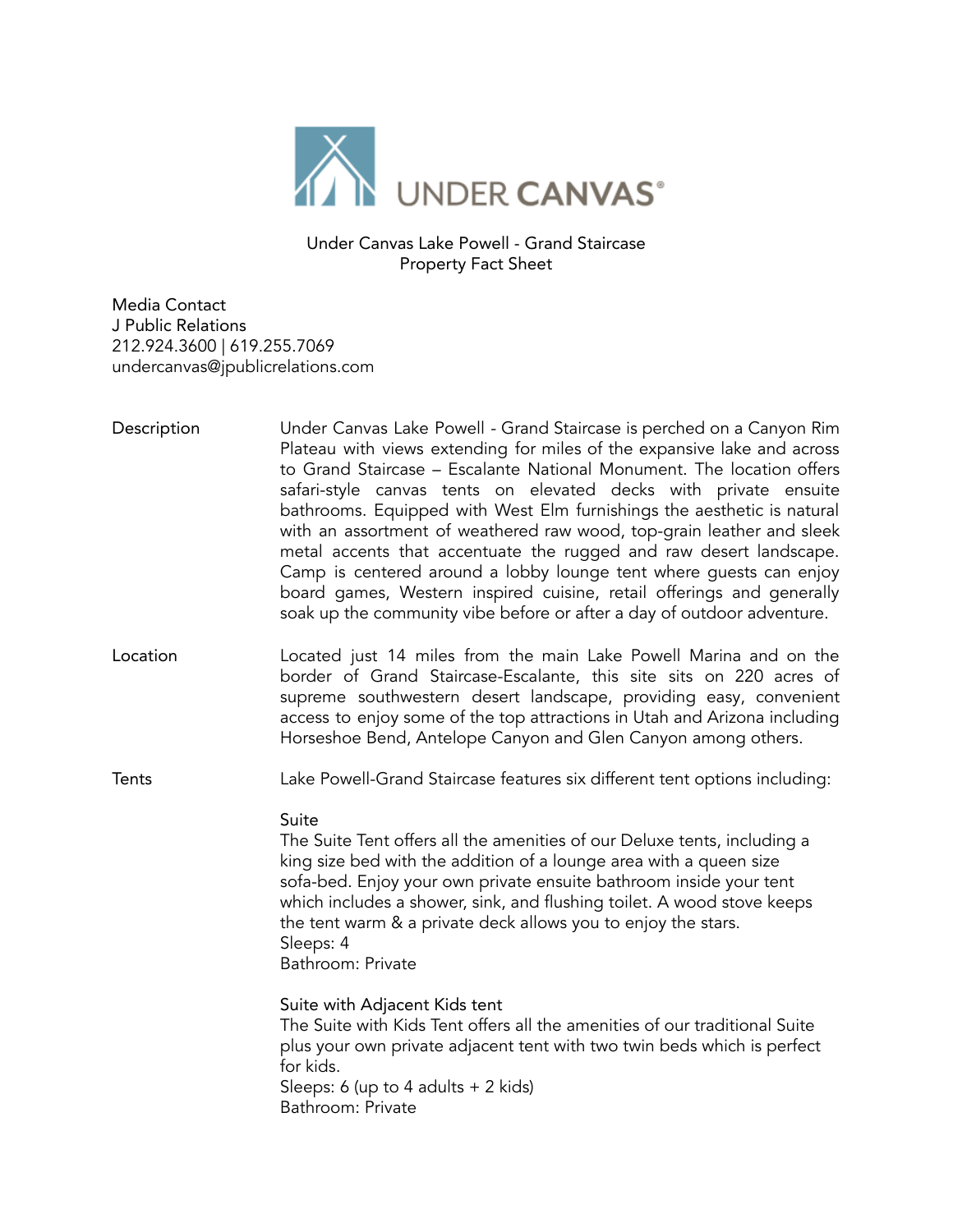### Stargazer

The Stargazer Tent has its own viewing window above the king bed to stargaze at night. The ensuite bathroom in your tent includes a shower, sink and toilet. A wood stove keeps the tent warm at night and a private deck allows you to enjoy the outdoors. Sleeps: 2 Bathroom: Private

# Stargazer with Adjacent Kids Tent

The Stargazer with Kids Tent offers all the luxuries of the traditional Stargazer plus a private adjacent tent with two twin beds for the kids. This layout is designed for families looking for a unique addition to their adventure.

Sleeps: 4 (2 adults + 2 kids) Bathroom: Private

### Deluxe

The Deluxe tent boasts a plush king size bed along with its own private ensuite bathroom inside your tent which includes a pull-chain shower with hot water, sink and flushing toilet. A wood stove keeps the tent warm at night and a private deck allows you to enjoy the night stars. Sleeps: 2

Bathroom: Private

### Deluxe with Adjacent Kids Tent

The Deluxe tent boasts a plush king size bed along with its own private ensuite bathroom inside your tent which includes a shower, sink and flushing toilet. A wood stove keeps the tent warm at night. The adjacent Kids Tent with 2 twin beds next door allows your kids to camp out right beside you. Sleeps: 4 (2 adults + 2 kids)

Bathroom: Private

\*\* Camp Cot: A minimalist camp cot can be provided within the main tent (Suite, Stargazer or Deluxe) for 1 child for an additional fee.

### Amenities **Amenities** include:

- 24-hour reception desk
- Daily housekeeping, upon request
- USB battery packs
- Nightly campfire with complimentary s'mores
- Onsite dining
- Yoga Deck
- Free parking
- Onsite slot canyon and hiking paths
- Canyon rim seating
- West Elm furnishings
- Board games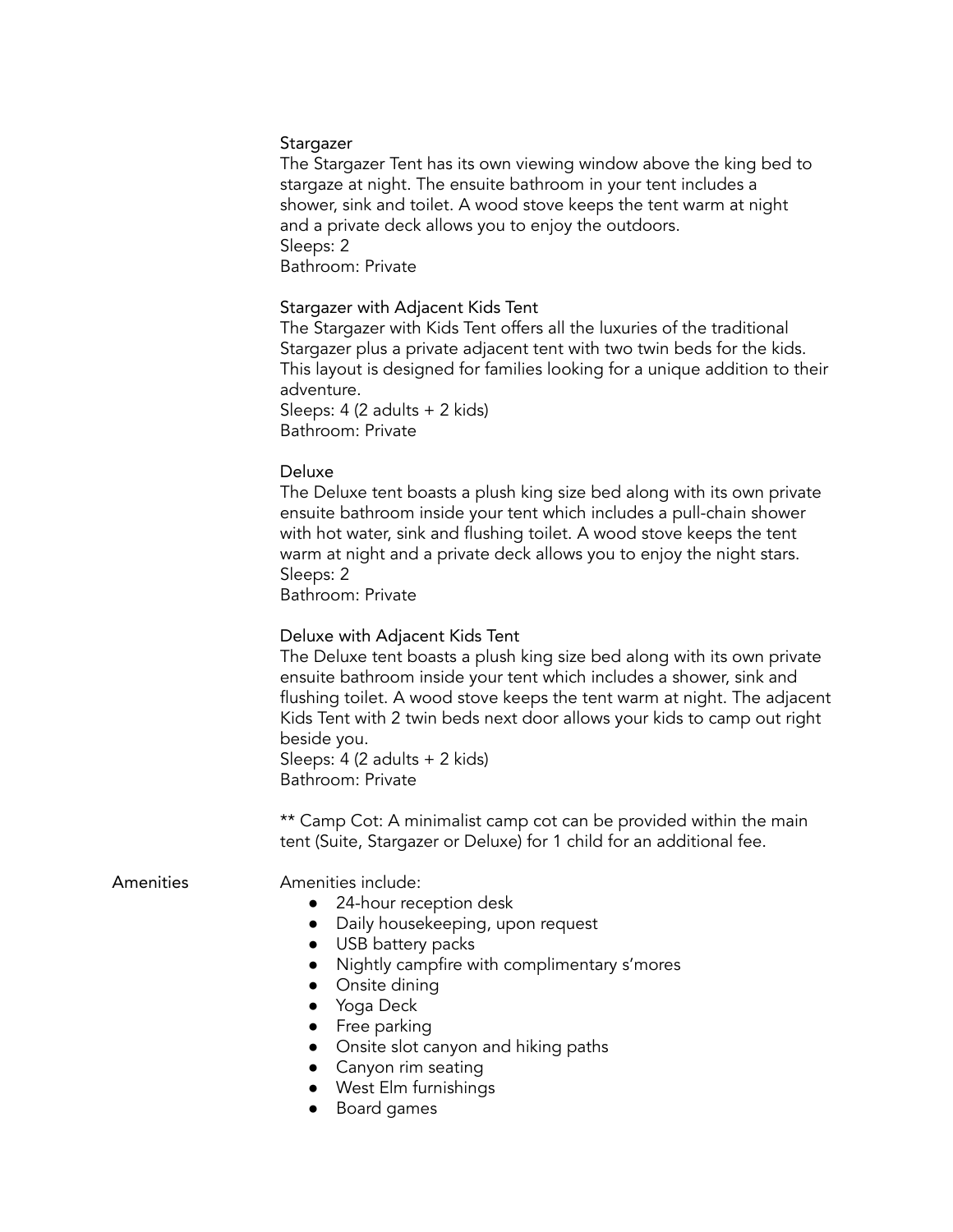- Gift shop
- Organic bath products
- Guest Experience Coordinator
- Complimentary on-site programming
- Complimentary artisan teas, hot cocoa and Bluestone Lane coffee

Adventures Experience the very best of America's greatest national parks and monuments with Under Canvas' adventure programming. An Under Canvas Adventure Concierge is on call to assist each guest with curating an unforgettable trip in advance of their stay, where travelers can add on any adventure of their choosing from a tailored list of guided experiences with trusted Under Canvas partners, including:

## Horseshoe Bend Float Trip

Enjoy a ride through a 2-mile long tunnel to the base of Glen Canyon Dam where you will walk to your river raft with sandstone walls soaring 700 feet above you. Your friendly guide will help you aboard your roomy 32-foot raft. Then sit back and relax as you take in the sights and stories of the Colorado River in Glen Canyon including the rich natural and human history of the region. You will make a beach stop, where you can take a short hike to see a petroglyph panel and even take a quick dip in the cool river. Back aboard your river raft, you will float through iconic Horseshoe Bend. Look for rainbow trout in the crystal-clear water, dozens of birds nesting on the banks of the river and possibly a herd of big horn sheep along the way. Your raft trip ends at historic Lees Ferry, where you will board buses for the ride back to River Headquarters.

### UTV Tours

Get behind the wheel of your own personal and private adventure where you choose the destination! Escape the crowds and enjoy the solitude of the Southwest desert. This tour provides an intimate experience where your guide can take lots of photos and answer any questions. We tailor each private tour to your pace and interests because we want this activity to be the highlight of your trip. Great for larger parties and special occasions. You don't need pavement to explore — all you need is a sense of adventure and an epic destination. Make it exclusive, make it private!

\* All offerings are subject to availability; contact our Adventures Concierge in advance of your trip for details, or the Guest Experience Coordinator on-site.

Dining Under Canvas Lake Powell - Grand Staircase offers wholesome and delicious café-style dining on-site, which can be enjoyed inside or out. Enjoy a leisurely breakfast in camp with a Bluestone Lane espresso drink to fuel your day's adventure. For dinner, dine al fresco with unparalleled views extending across Lake Powell and beyond. Under Canvas Lake Powell - Grand Staircase also offers plenty of Grab N Go provisions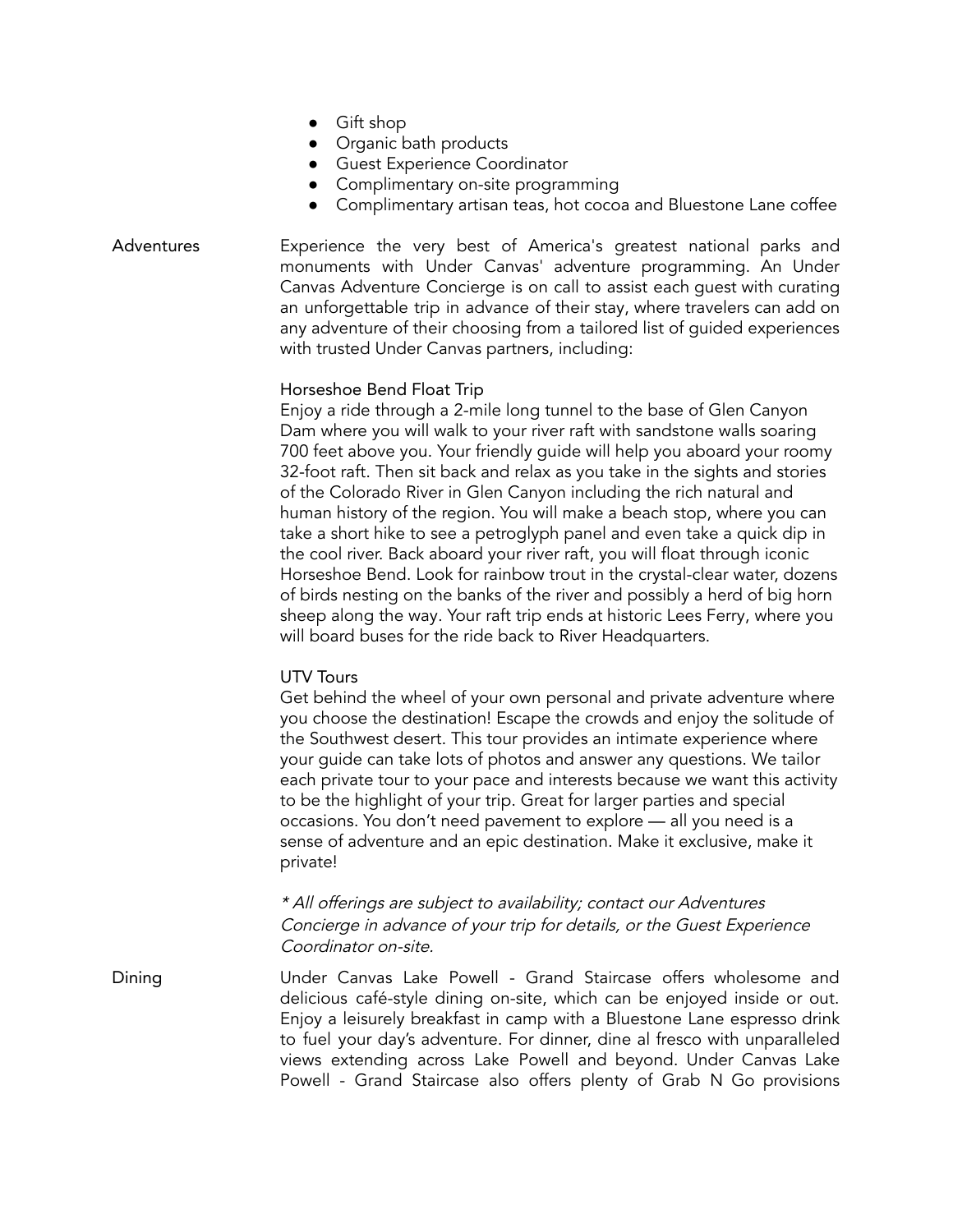available for purchase, including pre-packaged bites and dry snacks prepared daily for a day of adventure.

See more on our culinary approach [here](https://www.undercanvas.com/culinary/).

Awards Sunset Travel Awards: Ultimate Outdoor Retreats (2021)

#### Mindful Approach

By staying at Under Canvas, you take part in our mission to inspire connections with extraordinary places, people, and the planet by enhancing the outdoors. Connection with nature makes us healthier, happier ambassadors of the environment; our most precious commodity. This manifests in the design choices we make and the experiences we curate for our guests. Here are some of the ways we uphold our mission.

#### Thoughtful Innovation

Pioneering the outdoor hospitality space, we employ thoughtful enhancements across our camps designed to elevate the guest experience — through curated adventure programming, culinary innovation, and localized design aesthetic that reflects the surrounding natural environment.

#### Unplug and Recharge

Wifi is intentionally not offered to our guests, so that they can disconnect from technology and reconnect with others.

#### Environmental Consciousness

Guests will notice some design features throughout camp that go a long way towards preserving the great outdoors — pull chain showers, faucets that automatically shut off, low-flow toilets and a towel reuse program. Accordingly, our camps use significantly less water and energy than a hotel of similar size. Additionally, low level lighting is used throughout camps, mitigating light pollution and amplifying the night sky.

### Land Conservation

Under Canvas camps are designed to minimize disturbance and maximize open space, each with dedicated, undisturbed green spaces. Land donations, adaptive use, and partnerships with local conservation-based organizations are also part of our commitment.

#### In Good Company

We partner with brands who share the same care for our planet, including plant-based EO® bath products made in a zero waste facility, West Elm furnishings that support sustainable initiatives, and lululemon,